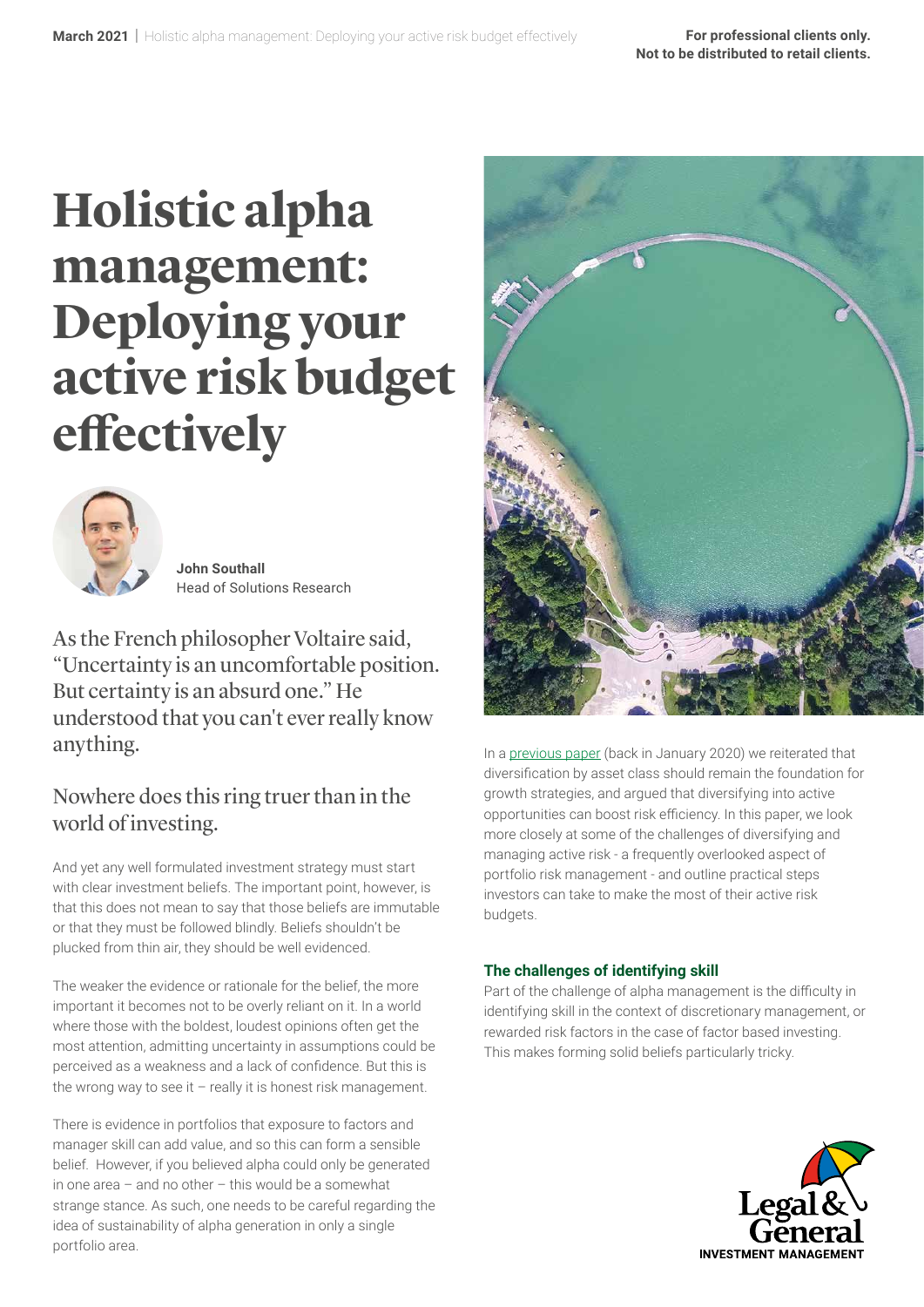Figure 1 illustrates this challenge by showing the chance of getting a negative active return despite an attractive information ratio. For example, there is a 13% chance that a strategy with a respectable information ratio of 0.25 would be underwater after 20 years. This also applies to beta, although there is generally a stronger economic rationale for market exposure to be rewarded than for active positions.

#### Figure 1: Bad luck can persist for a surprisingly long time

| Investment<br>horizon (year) | Chance of<br>negative return if<br><b>Information Ratio</b><br>$= 0.25$ | Chance of<br>negative return if<br><b>Information Ratio</b><br>$= 0.50$ |
|------------------------------|-------------------------------------------------------------------------|-------------------------------------------------------------------------|
| 1                            | 40%                                                                     | 31%                                                                     |
| 5                            | 29%                                                                     | 13%                                                                     |
| 10                           | 21%                                                                     | 6%                                                                      |
| 15                           | 17%                                                                     | 3%                                                                      |
| 20                           | 13%                                                                     | 1%                                                                      |

Source: LGIM calculations, January 2021

Moreover, the volume of data isn't the only variable at play, or necessarily even the most important consideration. Managers change their approach or lose their drive, and markets adapt (due to "informed trading") so an initial strategy no longer works. By the time you have enough data to support a skilled manager, that data may have lost much of its relevance. Tales of star managers falling from grace fit this pattern. This is why past performance can only form one part of a manager selection process.

It's important to stress that difficulty in identifying alpha doesn't mean to say it doesn't exist or you shouldn't try to harvest it. **Indeed, it requires only a relatively weak belief in a diversifying strategy to justify a substantial inclusion within**  an overall portfolio<sup>1</sup>. That said, the difficulty of identifying alpha does at least underline the importance of diversifying sources of alpha.

### **Failure: the price of success**

Diversification is a simple concept in many ways – don't put your eggs in one basket – and yet can be a cognitively jarring one in practice. This is because with the benefit of hindsight, a diversified strategy never feels like the right approach. It's too tempting to invent narratives that make past events seem obvious in retrospect. But even those who fully appreciate this may be surprised by how much failure you ought to expect within an efficient portfolio.

### **"It is surprising how much failure investors ought to expect within an efficient portfolio".**

As an illustration, suppose you have say five uncorrelated factors where you know for a fact each earns a worthwhile, but not spectacular, ex-ante Sharpe ratio<sup>2</sup> of 0.2. Using simulations demonstrates that over a 30-year period you should actually expect the lowest ex-post (i.e. experienced) Sharpe ratio of these five factors to be negative. The upshot is that some strategies are likely to perform poorly, even if they're all fundamentally equally good ones.

This is important to remember before dismissing alternative return sources following a bad run. For example, the value factor has had a particularly rough patch. Whilst it's possible this could mean it is "dead" as a factor, compelling rationale for its existence and considerations such as the above should give factor sceptics pause for thought. As with many strategies, it can be hard to tell if they've stopped working or actually represent an attractive entry point.

#### **What we see in practice**

Many investors are used to the idea of holistic beta management and the benefits of multi-asset strategies. Diversification can reduce specific risks that are unrewarded, leaving you with rewarded systematic risks. Diversifying by asset class would be useful even if all returns on all possible asset classes only had one underlying rewarded risk factor. But we also believe there are multiple other rewarded risk factors to be gained from multi-asset exposure<sup>3</sup>.

The main point of this paper is that **we believe many investors should also be thinking about holistic alpha management, which tends to be more neglected.** In practice, we tend to see the active risk budget concentrated within equities. It's understandable how this arises from a practical perspective, despite being a suboptimal strategy. Reasons include<sup>4</sup>:

- The expertise to generate alpha usually sits with the same manager giving you market exposure, and the investor holds a substantial amount in equities
- It's common for active risk budgets within asset classes to be sized in line with beta risk (which makes sense at an individual fund level), so active equity funds are typically taking more active risk than active bond funds
- It's easy for the manager to short (up to a point) relative to the market on a stock they don't like, simply by holding less of it. For example, taking active short bond positions if you don't hold any bonds to start with is possible but more challenging.

The value of an investment and any income taken from it is not guaranteed and can go down as well as up; you may not get back the amount you originally invested.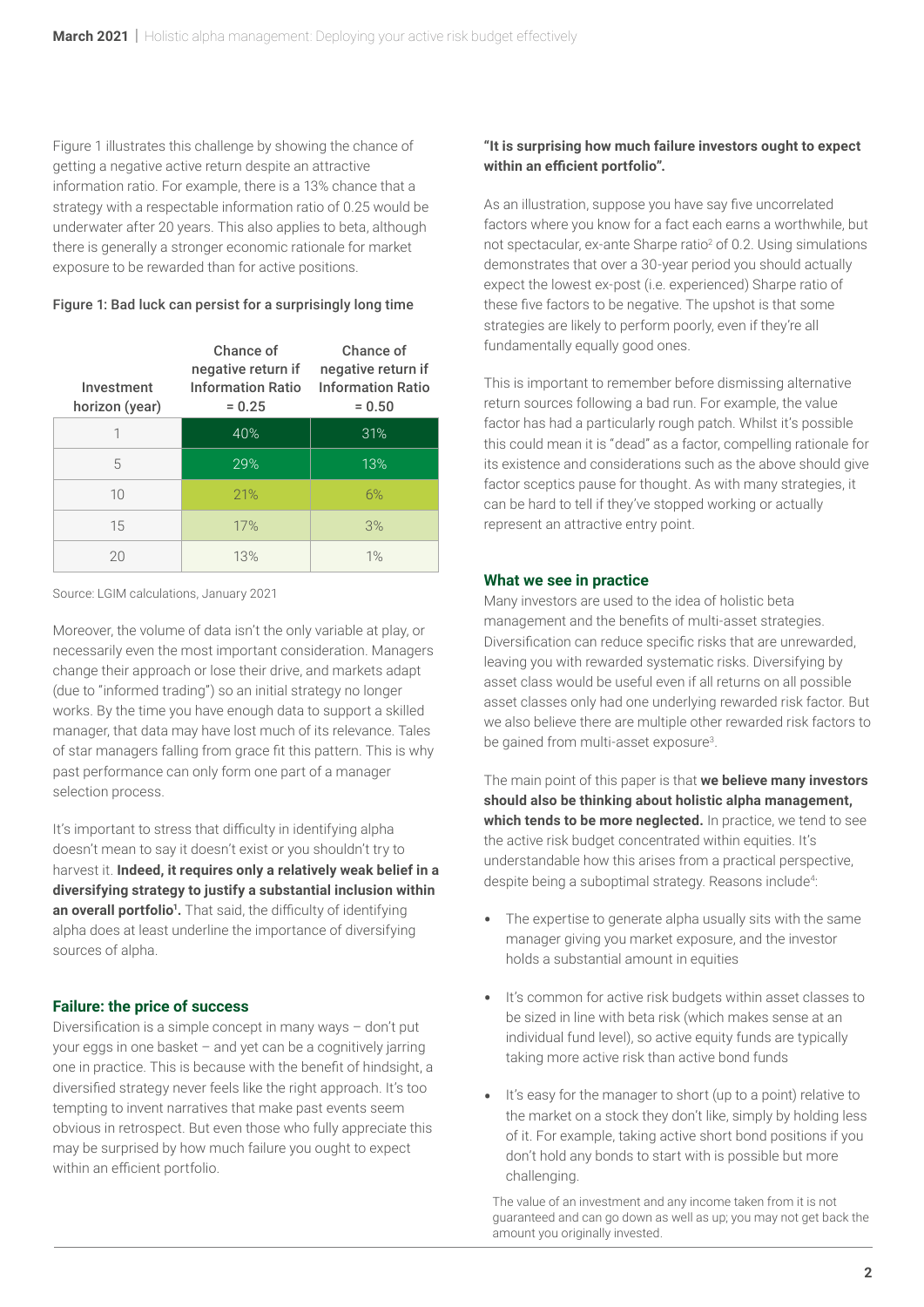**Practical constraints often lead to a situation where alpha risk exposure mirrors beta risk exposure, largely because of how the majority of the asset management business works, packaging alpha together with beta in a typical fund. This does not, in general, lead to the best alpha budgeting.** 

In general, a holistic perspective breaks the dependence of the alpha split on the underlying beta exposures. This leads to the idea of portable alpha, where alpha is separated from beta. The idea is that alpha is, by definition, uncorrelated with the market. As such, its composition should be independent of the beta portfolio. Whilst this can be difficult or impossible to achieve in practice, we will see that there are several practical steps investors can take to achieve a more balanced exposure to different sources of alpha.

#### **The lowest hanging fruit**

One of the downsides of concentrating the alpha budget in one asset class is that it becomes increasingly difficult to extract new sources of return. Indeed, of particular concern is the potential cancelling out of positions held, whilst paying fees and incurring other costs in the process.

To illustrate why you should be sceptical of excessive manager diversification, consider Figure 2, which shows how the overall information ratio varies with the number of managers (each assumed to have an information ratio<sup>5</sup> of 0.5) and the correlation between pairs of manager risks. If you could find just four uncorrelated sources of alpha and combine them equally, this would lead to an incredible information ratio of 1.0.





Source: LGIM calculations, January 2021

This raises question marks over the benefits of trying to extract too much out of a single area. Either it is relatively straightforward to generate fantastically high risk efficiencies, which is very difficult to believe (because otherwise everyone would be doing it), or something has to give.

#### **Macro alpha**

There is another crucial aspect to generating alpha other than simply bolting together active single asset classes: global macro. A global macro strategy bases its allocations on the overall economics and politics of countries and the relative attractiveness of different asset classes.

**Given significant evidence that markets are more micro efficient than macro efficient6, we believe investors should reconsider this potentially rich source of alpha.** Macro alpha can be cumbersome for many investors to access directly. They might not be close enough to the market or have the speed (given governance structures) needed to capture opportunities. One option that could be considered is to access macro via a dedicated fund, or to use a diversified multi-asset strategy that includes dynamic asset allocation.

#### **Warming up: practical steps towards portable alpha**

Admittedly, portable alpha is largely a theoretical ideal. But we believe there are sensible steps investors can take to diversify and harness alpha. The table below summarises the discussion, with some additional possibilities.

**(1) Allocate and diversify the alpha budget** - investors may wish to avoid letting one type of alpha dominate.

**(2) Source skill from those who have the resources and ability.** This can involve a mix of economists, strategists, analysts and portfolio managers who can also implement trades efficiently (e.g. because they have the scale to reduce costs).

#### **(3) Don't neglect macro as a valuable source of alpha**

**(4) Don't neglect alpha from lower risk areas.** If you are seeking rewarded risks elsewhere in your overall strategy, it can make sense to seek alpha opportunities in low or zero beta areas such as cash, bonds and LDI.

**(5) Use genuinely active managers** - don't pay active fees for passive products. Similarly, avoid paying discretionary fees for systematic exposures that are accessible using factor based funds.

**(6)** Whilst diversification of alpha is important in general, **be sceptical of excessive manager diversification** within a particular area as you may end up working against yourself.

The value of an investment and any income taken from it is not guaranteed and can go down as well as up; you may not get back the amount you originally invested.